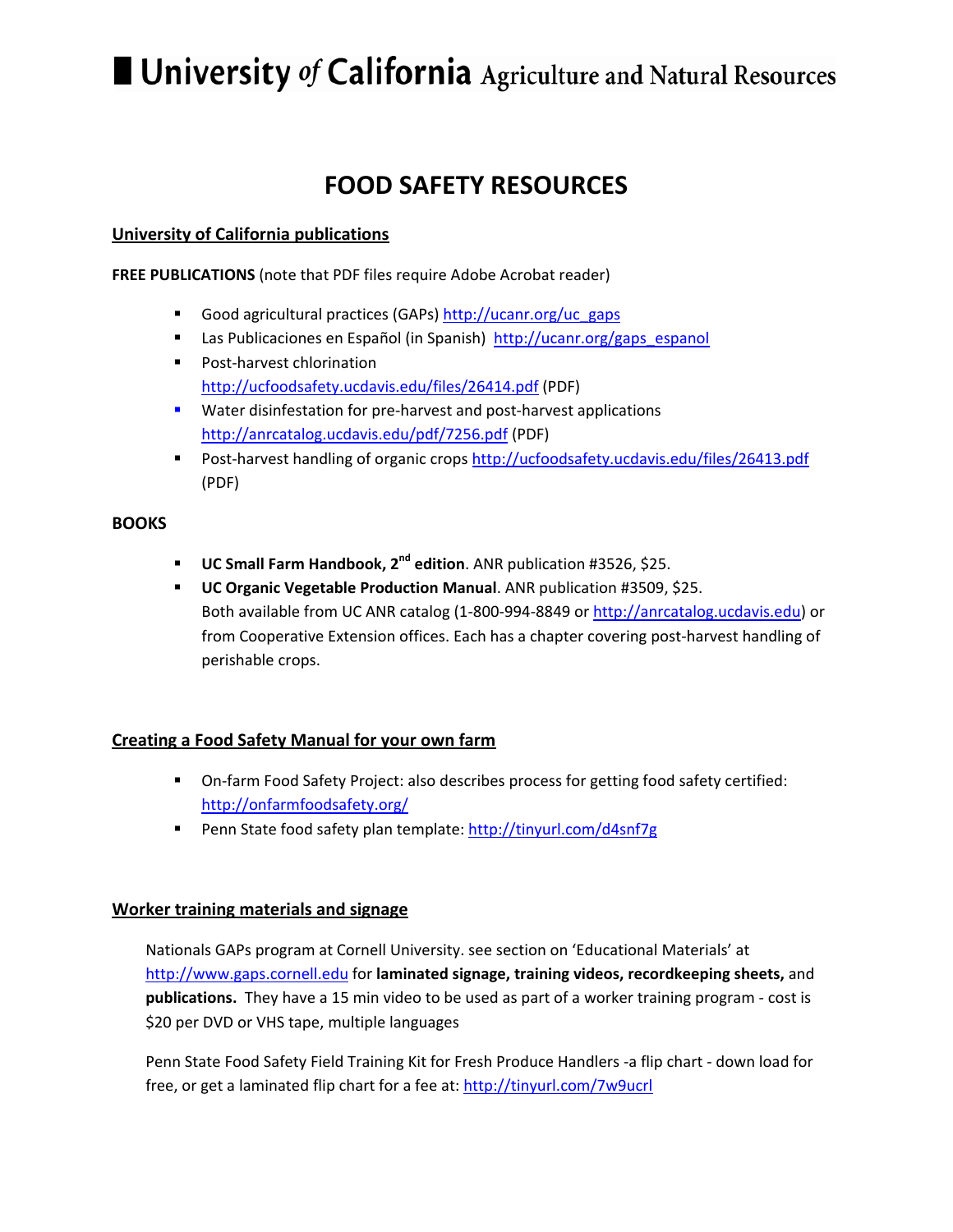# $\blacksquare$  University of California Agriculture and Natural Resources

# **Record‐keeping/documentation Forms**

examples from National GAPS Program at Cornell: http://www.gaps.cornell.edu/rks.html

# **List of 3rd‐party food‐safety certifiers**

USDA http://www.ams.usda.gov/AMSv1.0/gapghp#P51\_2582

## **FDA Guidance documents**

Documents from the US Food and Drug Administration which provide guidance on appropriate measures to take to protect produce food safety http://www.fda.gov/Food/GuidanceComplianceRegulatoryInformation/GuidanceDocuments/

# **To learn more about selected topics:**

## **Composting**

Clean Washington Center, On‐farm composting manual: http://www.cwc.org/wood/wd973rpt.pdf Cornell guidelines: http://compost.css.cornell.edu/index.html

## **Water quality**

Testing private wells and guide for well owners (CA Water Boards) http://www.swrcb.ca.gov/gama/domestic\_wells\_testing.shtml http://www.waterboards.ca.gov/gama/docs/wellowner\_guide.pdf

## **Wildlife Control**

**Wildlife Pest Control Around Gardens and Homes, 2nd Ed.** ANR publication #21385, \$25. Available from ANR catalog (1‐800‐994‐8849 or http://anrcatalog.ucdavis.edu) or from Cooperative Extension offices.

**UC Integrated Pest Management Guidelines** www.ucipm.ucdavis.edu

**Food Safety News** http://www.foodsafetynews.com/